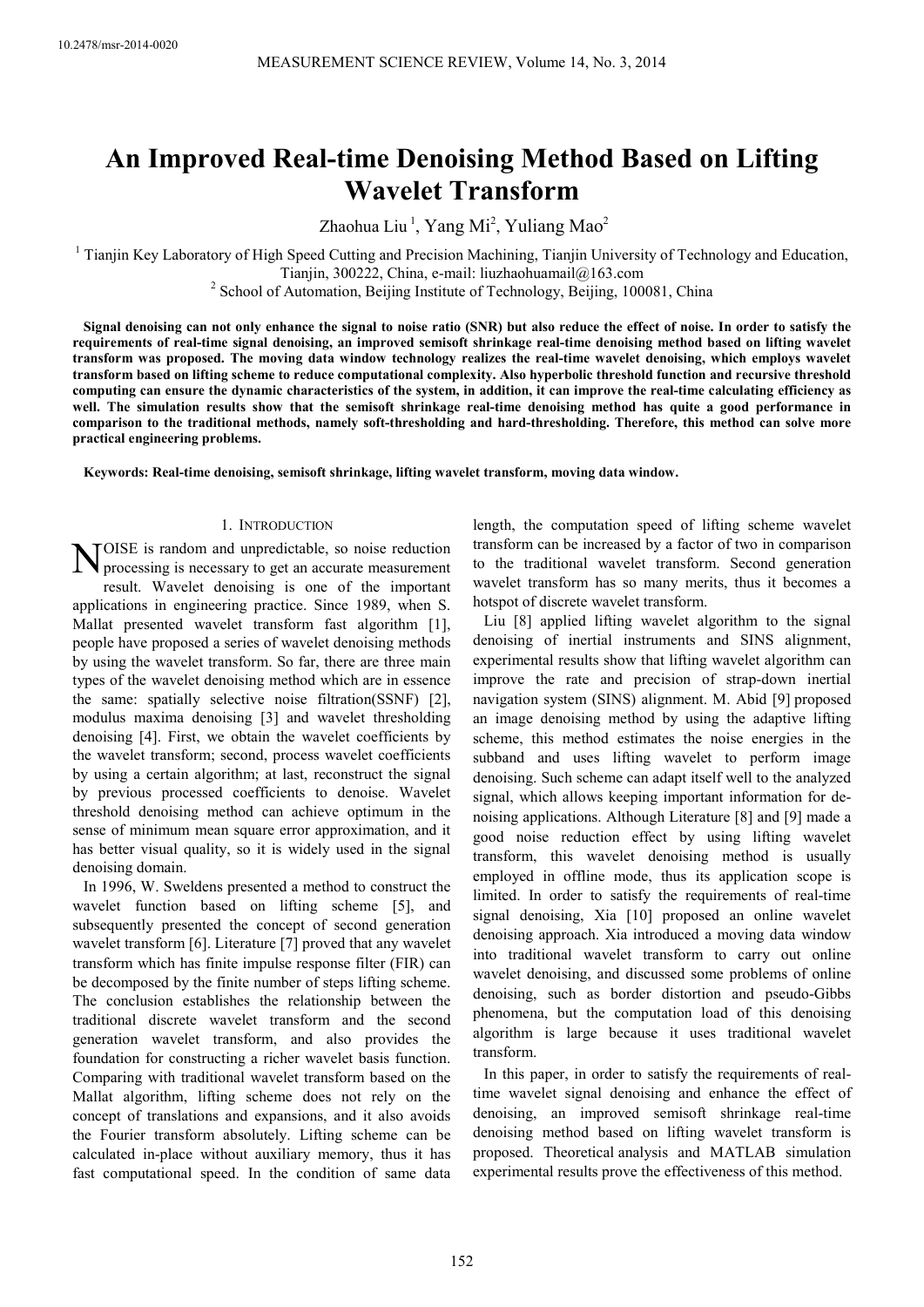*A. Principle of lifting scheme.* 



Fig.1. Forward wavelet lifting transform.

Due to the high efficiency, little memory and low computational complexity, the lifting wavelet transform is widely used in signal processing. The forward wavelet lifting transform is described in Fig.1. A typical lifting scheme consists of three steps: split, predict and update. Let  $a_j$  be original data, lifting step is described as follows:

1) Split step: the sample data are divided into two subsets: the odd sample set  $\text{odd}_{j+1}$  and the even sample set  $even_{j+1}$ . This signal split processing is called lazy wavelet transform. Other methods can be used in data split processing as well.

$$
\begin{cases}\nodd_{j+1}(k) = a_j(2k+1), k \in Z \\
even_{j+1}(k) = a_j(2k), k \in Z\n\end{cases} (1)
$$

2) Predict step: in this step, the odd sample set  $\text{odd}_{j+1}$  is predicted from the neighboring even sample set  $even_{j+1}$ . The high-pass coefficient  $d_{j+1}$  is calculated as the error in predicting the odd sample set  $\text{odd}_{j+1}$  from the even one *even*<sub>*j*+1</sub></sub> by using a prediction factor  $P$ , such that:

$$
d_{j+1} = odd_{j+1} - P(even_{j+1})
$$
 (2)

Predict step is also called dual lifting.  $d_{j+1}$  is called wavelet coefficient or detail coefficient.

3) Update step: to produce the low-pass coefficient  $a_{j+1}$ , the even sample set  $even_{j+1}$  is updated from the wavelet coefficient  $d_{j+1}$  by using the updating factor *U* 

$$
a_{j+1} = even_{j+1} + U(d_{j+1})
$$
 (3)

Update step is also termed as primal lifting.  $a_{j+1}$  is called scale coefficient or approximation coefficient.

The structure of inverse transform process is symmetrical with forward transformation process of lifting scheme. Thereby, it ensures not only the integrity of reversible transform but also the transform accuracy of reconstruction.

The inverse wavelet lifting transform is described in Fig.2. Inverse transform process of lifting scheme also consists of three steps.

1) Update step:

$$
even_{j+1} = a_{j+1} - U(d_{j+1}) \tag{4}
$$

2) Forecast step:

$$
odd_{j+1} = d_{j+1} + P(even_{j+1})
$$
 (5)

3) Merge step:

$$
a_j = Merge(even_{j+1}, odd_{j+1})
$$
 (6)



Fig.2. Inverse wavelet lifting transform.

#### *B. Lifting implementation of traditional wavelet transform.*

The construction of traditional wavelet which is based on lifting scheme does not create the new wavelet. The construction of wavelet can be completed entirely in the spatial domain. At the same time, the computation amount of the first generation traditional wavelet transform based on lifting algorithm is reduced by half in comparison with the classical Mallat algorithm, and lifting algorithm can save a lot of storage units, so it is more suitable for real-time noise reduction processing.

Lifting implementation of wavelet transform consists of split, predict and update. The lifting implementation of forward wavelet transform is also comprised of the above three steps. First, employing lazy wavelet to split the original input data  $x(z)$  and obtaining the odd sample set  $o(z)$  and the even sample set  $e(z)$ , as depicted in Fig.3.



Fig.3. z-transform of lazy wavelet.

And then, employing odd sample set  $o(z)$  to predict even sample set  $e(z)$  via factor  $u_1(z)$ , employing prediction error to update odd sample set  $o(z)$  via operator  $p_1(z)$ , and repeating lifting and dual lifting steps. At last, wavelet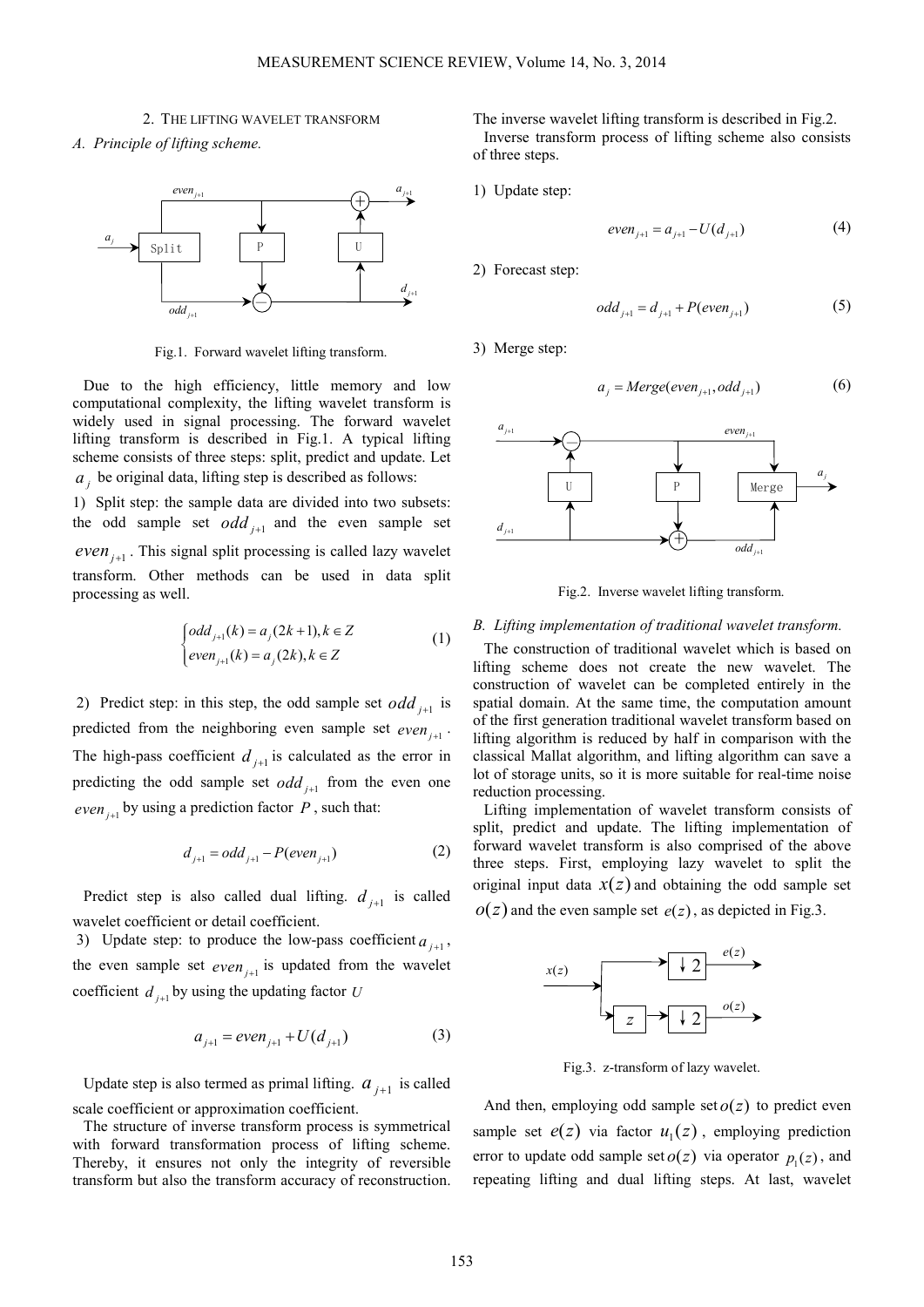approximation coefficients  $a(z)$  and detail coefficients  $d(z)$ can be obtained by correction of odd sample  $o(z)$  and even sample  $e(z)$  via scaling  $1/K$  and  $K$ , respectively. The flow chart of lifting implementation of forward wavelet transform is shown in Fig.4.

In Fig.4., ↓2 denotes down sampling, suppose signal data is  $x = (..., x_{-2}, x_{-1}, x_0, x_1, x_2, ...),$  the down sampling data is  $B_{x} = (..., x_{-2}, x_{0}, x_{2}, ...);$   $\uparrow$  2 denotes up sampling, suppose signal data is  $x = (..., x_{-2}, x_{-1}, x_0, x_1, x_2, ...),$  the up sampling data is  $E_x = (..., x_{-2}, 0, x_{-1}, 0, x_0, 0, x_1, 0, x_2, ...).$ 

The inverse wavelet transform using lifting is described in Fig.5. as follows: First a scaling, then alternating dual lifting and lifting steps, and finally the inverse Lazy transform. The inverse transform can immediately be derived from the forward by running the scheme backwards.

Suppose  $x = \{x_1, x_2, \dots, x_N\}$  is input data whose data length is  $N$ ,  $e_i$  and  $o_i$  denote even sample set and odd sample set, respectively. The lifting implementation algorithm of wavelet transform is provided in the Appendix.



Fig.4. The lifting implementation of forward wavelet transform.



Fig.5. The lifting implementation of inverse wavelet transform.

#### 3. IMPROVED SEMISOFT SHRINKAGE REAL-TIME DENOISING **METHOD**

## *A. Overall design.*

Precision and computational efficiency of wavelet denoising are two important performance criteria for realtime application. In order to satisfy the requirements of the above performance criteria, an improved semisoft shrinkage real-time wavelet denoising method based on lifting scheme was proposed. The method, which adopts moving data window technology, makes real-time wavelet denoising become possible, employs wavelet transform based on lifting scheme to reduce computational complexity significantly, uses hyperbolic thresholding function and recursive threshold computing method to guarantee the dynamic characteristics of the system and further improve the real-time calculating efficiency, and adopts symmetric extension for handling finite length signal boundary distortion, the improved scheme is shown in Fig.6.



Fig.6. The improved scheme of real-time denoising.

#### *B. Moving data window.*

It turns out that every FIR wavelet can be decomposed into lifting steps. As discrete wavelet transform has characteristics of shift variant and non-causality, it is difficult to get the recursive calculations about wavelet transform and wavelet denoising. Consequently, it affects the online real time application of wavelet denoising. For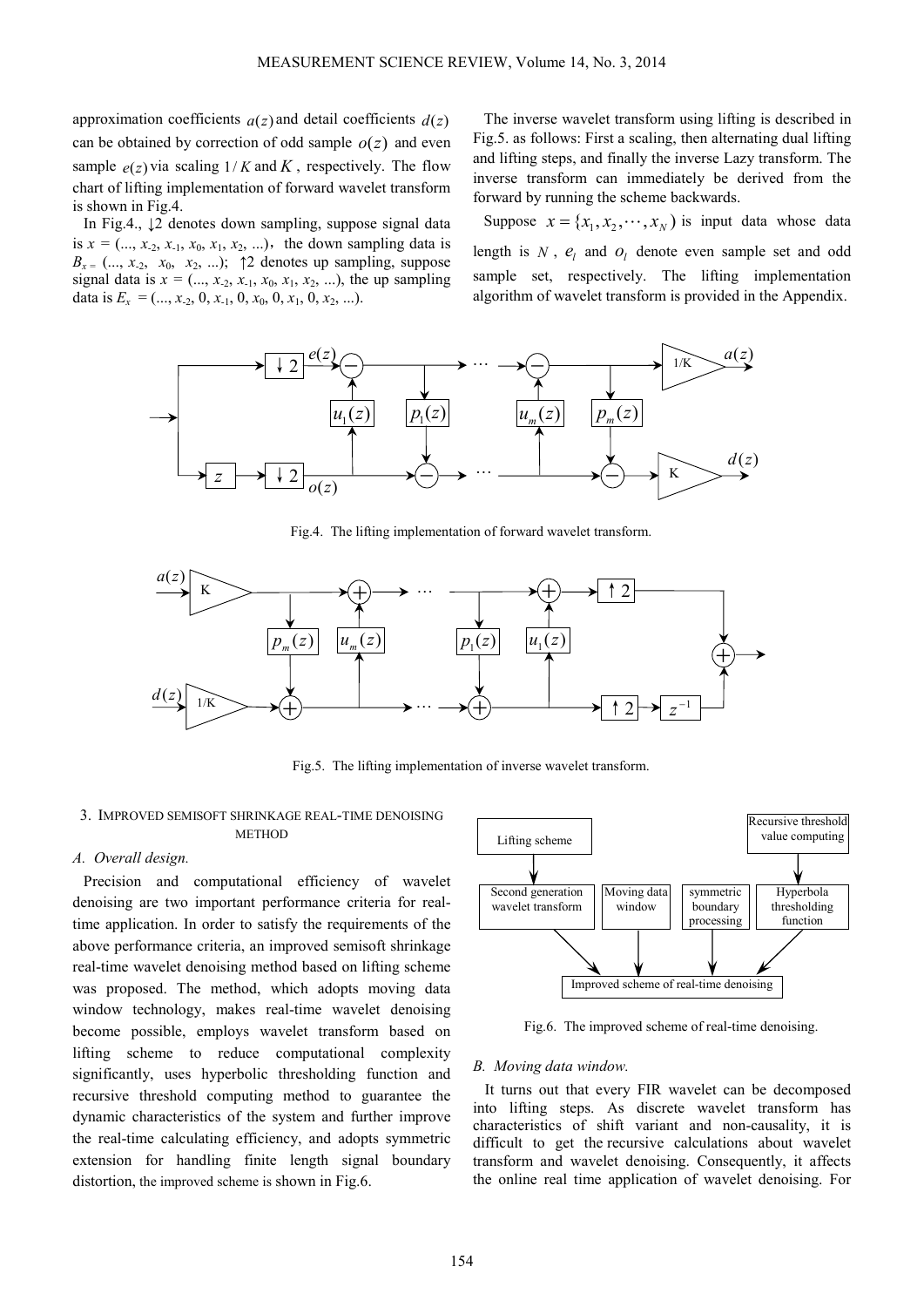realizing real-time processing of signal denoising, the moving data window technology [10] was adopted. The basic concept of moving data window is to get the latest piece of real-time data every time, and then by using wavelet denoising method to process it, the end data of the piece of denoised data is output as final denoising result.

Define  $W = 2^k$ ,  $k \in \mathbb{Z}$ ,  $k > 1$  is the length of moving data window,  $W$  is also the required minimum number of sample data for the multi-resolution wavelet decomposition,  $x_i$  is the *ith* value of real-time sample signal. At the first stage of online denoising, when sample data are not long enough for a wavelet transform, we keep the data as such. As soon as the minimum length is reached, the first window initiates and online denoising begins. Subsequently, the window moves ahead step by step with the fixed width. The concrete steps of moving data window are described as follows:

- When  $i < 2^k$ , due to the length of sample data sequence  $(x_1, x_2, \dots, x_i)$  is too short, it does not meet the requirement of minimum length, so wavelet denoising method does not perform, the sample data are directly output without any processing.
- When  $i = 2^k$ , the length of sample data sequence  $(x_1, x_2, \dots, x_{2^k})$  meets the requirement of minimum length of moving data window, then the first wavelet denoising performs. The data sequence after denoising is denoted as  $(\hat{x}_1, \hat{x}_2, \dots, \hat{x}_{2^k})$ . Finally, take signal  $\hat{x}_{2^k}$  as the denoising result of signal  $x_{2^k}$  and output it.
- When  $i = 2^k + 1$ , using wavelet denoising in the sample data sequence  $(x_2, x_3, \dots, x_{2^k+1})$ . The data sequence after denoising is denoted as  $(\hat{x}_2, \hat{x}_3, \dots, \hat{x}_{2^k+1})$ . Finally, take signal  $\hat{x}_{2^k+1}$  as the denoising result of signal  $x_{2^k+1}$  and output it.
- The data window moves ahead step by step, and the above steps are repeated until all the sample data is processed.

# *C. Recursive threshold value computing method.*

The selection of threshold value is the key issue in the method of wavelet threshold denoising. Currently, literature [4] proposed the widely used threshold selection method named as universal threshold method. The universal threshold is defined as

$$
\lambda = \sigma \sqrt{2 \log N} \n\sigma = \frac{median(|d_{1,j}|)}{0.6745}
$$
\n(7)

Where,  $N$  is the signal length,  $\sigma$  denotes the standard deviation of the noise,  $\sigma$  can be estimated from the median of the detail coefficients  $d_{1,j}$  at the first level of signal decomposition, *median*(·) is median function.

The universal threshold may be unwarrantedly large due to its dependence on the number of samples. It will yield an overly smoothed estimate. Considering that the wavelet coefficients within subbands are, in fact, locally stationary and have dependency both in scale and across scales, here a level-dependent threshold, which is more adaptive to the noise and signal characteristics, is presented by the formula:

$$
\begin{cases}\n\lambda_{1} = \frac{median(|d_{1,j}|)}{0.6745} \sqrt{2 \log N_{1}} \\
\lambda_{i} = \frac{median(|d_{i,j}|)}{0.6745} \sqrt{2 \log N_{i}}, \quad i > 1\n\end{cases}
$$
\n(8)

Where,  $N_i$  is the signal length, if the width of moving data window is  $2^k$ , then  $N_1 = 2^k$ ,  $N_2 = 2^{k-1}$  $N_2 = 2^{k-1}, N_3 = 2^{k-2}$  $N_3 = 2^{k-2}, \cdots;$  $\lambda_i$  is the *ith* level threshold value;  $d_{i,j}$  is the detail coefficient at the *ith* level of signal decomposition.

From (8), level-dependent threshold method considers the propagation characteristics of the noise wavelet coefficients in the wavelet domain. Noise wavelet coefficient has different threshold in different scale. However, this method has shortcoming of threshold value depending on the signal length. At the same time, median function *median*(·) needs to be calculated when calculating each level noise standard deviation, thus, the computational complexity is large and the real-time performance is poor.

This paper presents a more efficient recursive threshold computing method [11], and its expression is

$$
\begin{cases}\n\lambda_1 = \beta \cdot \frac{median(|d_{1,j}|)}{0.6745} \sqrt{2 \log N_1} \\
\lambda_i = \lambda_{i-1} \cdot \frac{i-1}{i+\alpha-1}, \quad i > 1\n\end{cases}
$$
\n(9)

Where  $\alpha$  and  $\beta$  are adjustable parameters and greater than zero, other parameters are the same as (8).

From (9), this approach is simply to calculate the threshold of the first level, and then employ the recursive method to calculate the other level wavelet threshold.  $\alpha$ ,  $\beta$  can be obtained by offline experimental analysis or experience. Such improved threshold method not only considers the propagation characteristics of the noise wavelet coefficients in the wavelet domain but also makes threshold value determination independent of the signal length. Due to calculating the median function only one time, recursive way further enhances the calculation speed.

#### *D. Hyperbola thresholding function.*

Soft-thresholding and hard-thresholding function are usually used in the wavelet threshold denoising. Hardthresholding denoising method retains the high frequency detail coefficients whose absolute value is greater than the threshold, and set the detail coefficients whose absolute value is less than the threshold to be zero. The hardthresholding function is given as follows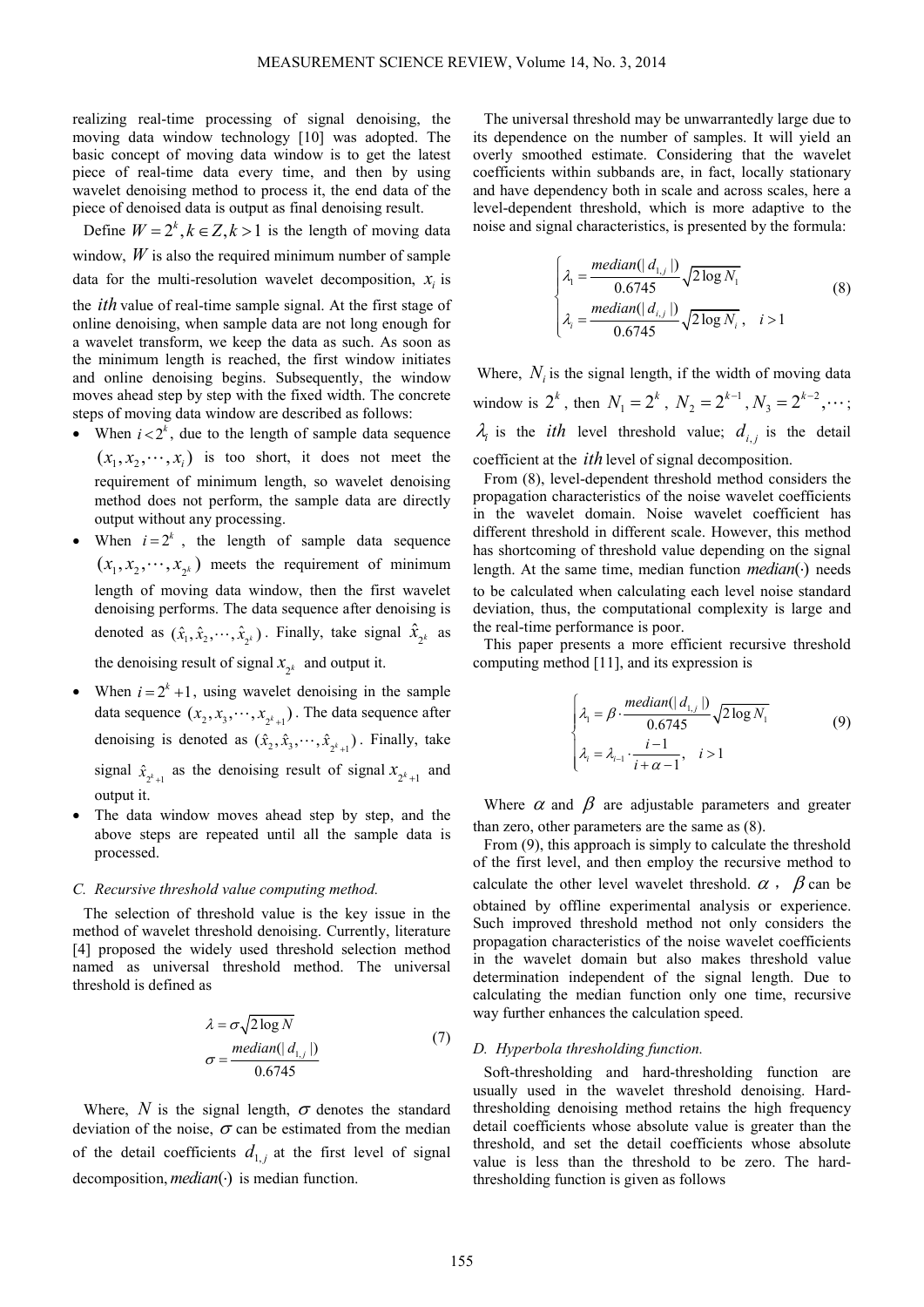$$
\tilde{d}_{i,j} = \begin{cases} d_{i,j} & |d_{i,j}| \ge \lambda_i \\ 0 & |d_{i,j}| < \lambda_i \end{cases} \tag{10}
$$

Where,  $d_{i,j} = \{d_{i,1}, d_{i,2}, d_{i,3}, \cdots, d_{i,n}\}\$ is the *ith* level detail coefficient, *n* is the data length of the *ith* level detail coefficient;  $\lambda_i$  is the *ith* level threshold value;  $\tilde{d}_{i,j}$  is the *ith* level detail coefficient after threshold processing.

The soft-thresholding function is given as follows:

$$
\tilde{d}_{i,j} = \begin{cases}\nd_{i,j} - \lambda_i & d_{i,j} \ge \lambda_i \\
0 & |d_{i,j}| < \lambda_i \\
d_{i,j} + \lambda_i & d_{i,j} \le -\lambda_i\n\end{cases}
$$
\n(11)

The hard-thresholding method can better retain local characteristics of the signal edge and is suitable for denoising of sudden change noise signal. But the hardthresholding method presents oscillations in the vicinity of the function's discontinuities at  $\pm \lambda$ , such oscillations are called the pseudo-Gibbs phenomena, which will affect the visual quality of the denosing result.

Signal processed by the soft-thresholding method is relatively smooth, and to some extent reduces the pseudo-Gibbs phenomenon. However, there exists a permanent bias between  $\tilde{d}_{i,j}$  and  $d_{i,j}$ , which will certainly affect the precision of signal reconstruction and give rise to the phenomenon of edge blur.

Consequently, this paper adopts a hyperbolic semisoft shrinkage function [12] which is given by

$$
\tilde{d}_{i,j} = \begin{cases}\n\text{sign}(d_{i,j})\sqrt{(d_{i,j})^2 - \lambda_i^2} & |d_{i,j}| \ge \lambda_i \\
0 & |d_{i,j}| < \lambda_i\n\end{cases} \tag{12}
$$

Where,  $sign(\cdot)$  is Signum function,  $\lambda_i$  is the *ith* level threshold value obtained from (9). Hyperbolic semisoft shrinkage function overcomes the shortcomings of the hardthresholding function and the soft-thresholding function. Three thresholding function curves are shown in Fig.7.



Fig.7. Thresholding function curve.

#### *E. Boundary processing.*

Wavelet transform algorithm is derived from the assumption that the signal length is infinite, but in practical applications signal is of finite length, so boundary point must be processed in the application of wavelet transform avoiding boundary distortion. One of the possible ways to eliminate boundary distortion is to extend the signal beyond the boundary. Traditionally, the finite length signal can be zero padded, but this expansive effect is undesirable in many applications. The application of periodic extension in multi-scale filter banks introduces artificial discontinuity in the extended signal. Currently, symmetric extension is a popular technique for handling finite length signal boundary extension in a non-expansive manner [13].

In this paper, symmetric extension is adopted. Suppose sampling signal sequence is  $x(t)$ ,  $t = 1, 2, \dots n$ ;  $a(i)$  is the symmetric extension of  $x(t)$ ; when  $t \geq L$ ,

$$
a(i) = \begin{cases} x(t-L+i), i = 1, 2, \cdots, L \\ x(t+L-i), i = L+1, L+2, \cdots, 2L \end{cases}
$$
(13)

Where,  $L$  is the width of moving data window.  $\hat{a}(i)$  is the wavelet denoising result of  $a(i)$ , take signal  $\hat{x}(t)$  as the denoising result at time  $t$  by  $(14)$ .

$$
\hat{x}(t) = \frac{\hat{a}(L) + \hat{a}(L+1)}{2} \tag{14}
$$

#### 4. SIMULATION AND ANALYSIS

In order to facilitate the comparison of noise reduction effect, the following performance indices are introduced as the evaluation criteria: Root Mean Square Error (RMSE), Signal to Noise Ratio (SNR).

$$
SNR = 10 \lg \left\{ \frac{\sum_{i=0}^{N-1} x_i^2}{\sum_{i=0}^{N-1} (x_i - \hat{x}_i)^2} \right\}
$$
(15)

$$
RMSE = \sqrt{\frac{1}{N} \sum_{i=0}^{N-1} (x_i - \hat{x}_i)^2}
$$
 (16)

Where  $x_i$  is the original signal,  $\hat{x}_i$  is the denoised signal.

In order to verify the validity of the improved semisoft shrinkage real-time denoising method based on lifting wavelet transform, improved semisoft shrinkage method, soft-thresholding method and hard-thresholding method are adopted in the simulation. In the simulation, we used three types of signal: Doppler, HeaviSine and Bumps, the definition of these signals is shown in Appendix B.

The system simulation parameters are set as follows:

1) Add Gaussian white noise whose mean is zero and variance is 0.01 to Doppler signal;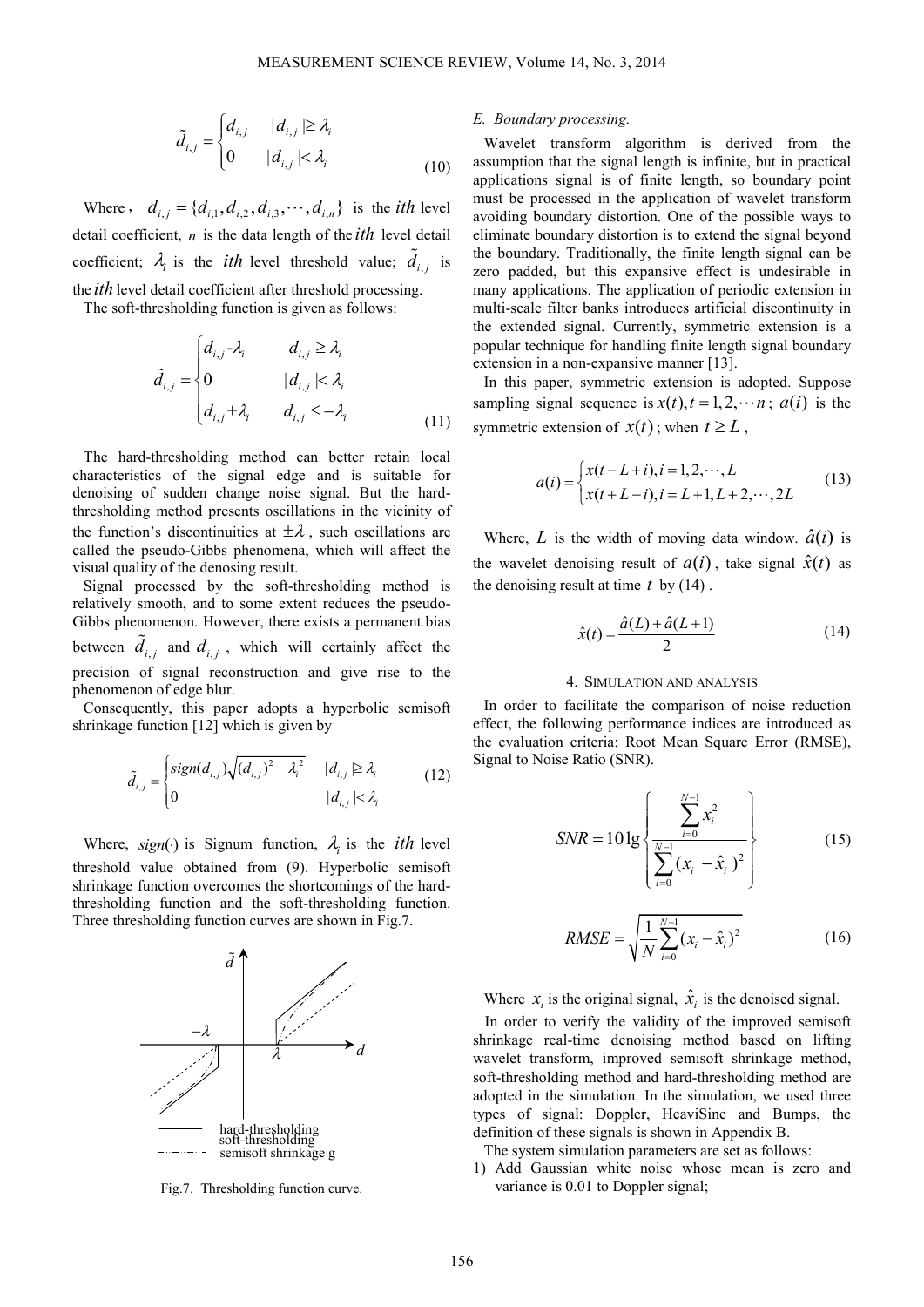- 2) Add Gaussian white noise whose mean is zero and variance is 0.4 to HeaviSine signal;
- 3) Add Gaussian white noise whose mean is zero and variance is 0.2 to Bumps signal;
- 4) Sum of sample is 2048;
- 5) Width of moving data window is  $n = 2^8 = 256$ ;
- 6) Wavelet decomposition scale is 4;
- 7) The db4 wavelet is selected as lifting base of the secondgeneration wavelet to implement db4 lifting wavelet transform;
- 8) Parameters of (9) are  $\alpha = 0.3$ ,  $\beta = 1.2$ .



Fig.8. Simulation denoising results for the Doppler signal.

Table 1. Comparison of different de-noising method in Doppler.

|                                | Doppler signal |         |
|--------------------------------|----------------|---------|
|                                | <b>RMSE</b>    | SNR(dB) |
| No denoising                   | 0.0992         | 9.7884  |
| Soft thresholding              | 0.0387         | 17.9689 |
| Hard thresholding              | 0.0434         | 16.9789 |
| Improved semisoft<br>shrinkage | 0.0386         | 17.9997 |



Fig.9. Simulation denoising results for the Doppler signal.

Table 2. Comparison of different denoising method in HeaviSine

|                                | HeaviSine signal |         |
|--------------------------------|------------------|---------|
|                                | <b>RMSE</b>      | SNR(dB) |
| No denoising                   | 0.6506           | 13.6204 |
| Soft thresholding              | 0.2397           | 22.2950 |
| Hard thresholding              | 0.2568           | 21.6957 |
| Improved semisoft<br>shrinkage | 0.2369           | 22.3955 |

Denoising simulation results for the Doppler signal are shown in Fig.8. We can see by the wavelet real-time denoising that noise has been significantly reduced. From the visual quality, the noise reduction effect of the softthresholding method is the best, followed by the improved semisoft shrinkage method, the hard-thresholding method is the worst. Real-time denoising performance of Doppler signal is shown in Table 1. From Table 1., we can see that RMSE, SNR of semisoft shrinkage method are optimal, followed by the soft-thresholding method whose performance criteria are almost the same as the semisoft shrinkage method, the hard-thresholding method is the worst.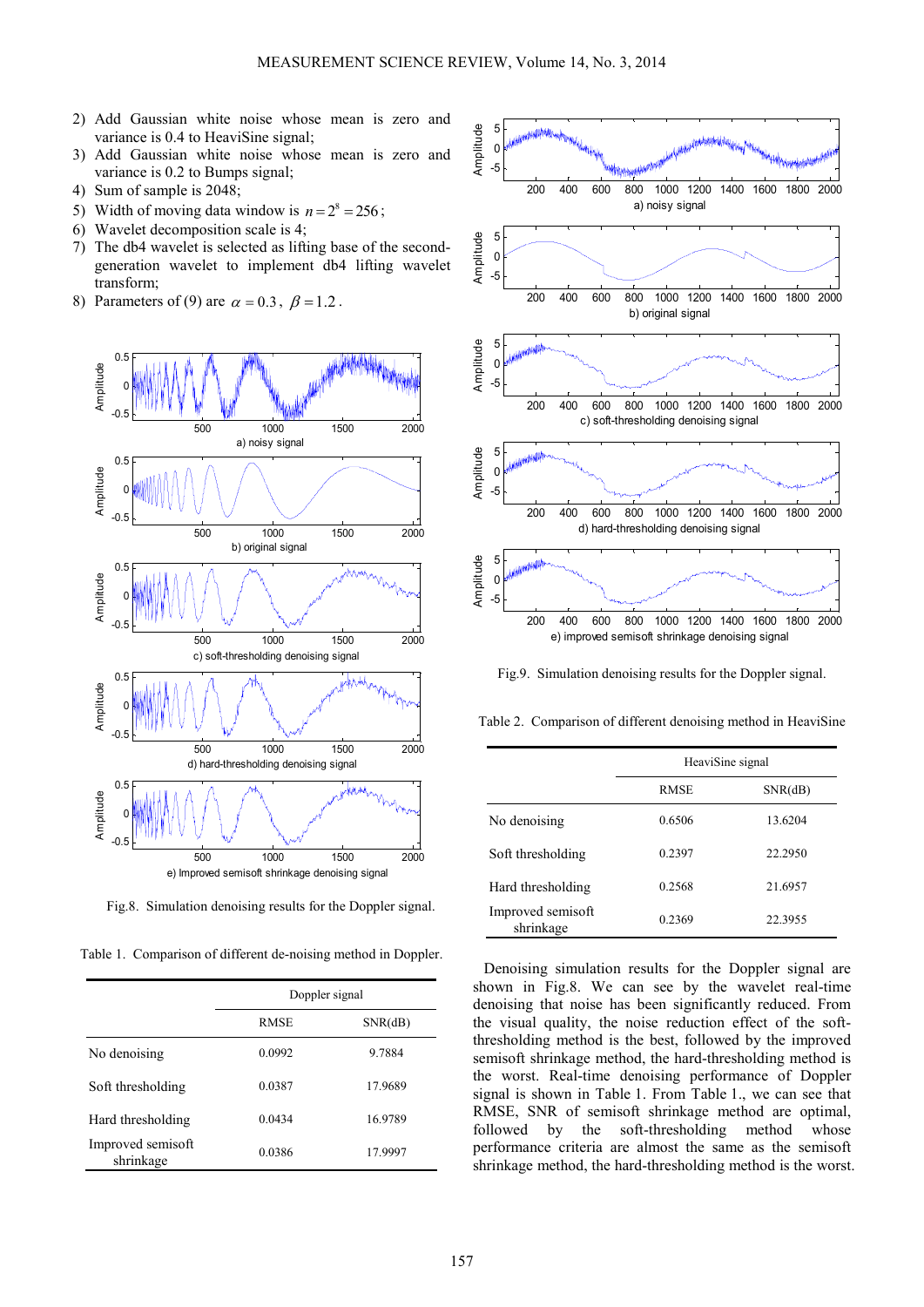Denoising simulation results for the HeaviSine signal are shown in Fig.9. From the visual quality, the noise reduction effect of the soft-thresholding method is the best, followed by improved semisoft shrinkage method, the hardthresholding method is the worst. Real-time denoising performance of HeaviSine signal is shown in Table 2. From Table 2., we can see that RMSE, SNR of semisoft shrinkage method are optimal, followed by the soft-thresholding method, the hard-thresholding method is the worst.



Fig.10. Simulation denoising results for the Bumps signal.

Table 3. Comparison of different denoising method.

|                                | Bumps signal |         |
|--------------------------------|--------------|---------|
|                                | <b>RMSE</b>  | SNR(dB) |
| No denoising                   | 0.4406       | 12.6139 |
| Soft thresholding              | 0.2870       | 16.3368 |
| Hard thresholding              | 0.2327       | 18.1565 |
| Improved semisoft<br>shrinkage | 0.2231       | 18.5242 |

Denoising simulation results for the Bumps signal are shown in Fig.10. From the visual quality, the noise reduction effect of the soft-thresholding method is the best, followed by improved semisoft shrinkage method, the hardthresholding method is the worst. Real-time denoising performance of Bumps signal is shown in Table 3. From Table 3., we can see that RMSE, SNR of semisoft shrinkage method are optimal, followed by the hard-thresholding method, the soft-thresholding method is the worst.

Through analysis of real-time noise reduction effect of Bumps, Doppler and HeaviSine signal, we can find:

- 1) Only from the visual quality, the denoising effect of the soft-thresholding method is the best, but the performance criteria may not be the best, and may actually be the worst
- 2) For signals whose continuity is better, such as Doppler and HeaviSine signal, the soft-thresholding method is significantly better than the hard-thresholding method, regardless of the visual quality or the performance criteria.
- 3) For signals whose continuity is poor, such as Bumps signal, although denoising effect of the soft-thresholding method is superior to the hard-thresholding method from visual quality, the hard-thresholding method actually is obviously superior to the soft-thresholding method from the comparison of quantitative performance criteria.
- 4) Whether the continuity of actual signal is good or bad, the denoising effect of improved semisoft shrinkage method is the best from performance criteria, and visual quality is suboptimal. Considering both the performance criteria and visual quality, the improved semisoft shrinkage method proposed is better than the softthresholding and the hard-thresholding method, and has a wider application scope.

## 5. CONCLUSIONS

Wavelet threshold denoising method is one of the primary methods of wavelet denoising. For applying wavelet threshold denoising method in real-time noise reduction application, an improved semisoft shrinkage real-time denoising method based on lifting wavelet transform was presented. This method, which adopts moving data window technology, makes real-time wavelet denoising processing possible. Wavelet transform based on lifting implementation greatly enhances the computation speed. The hyperbolic threshold function and recursive method to calculate every level wavelet threshold better ensure the dynamic behavior of the system and further enhance computation efficiency. At last, this method is applied to denoising simulation for Doppler, Bumps and HeaviSine signal, the simulation results prove the effectiveness of this proposed method.

## **APPENDIX**

## *A. Lifting implementation algorithm.*

The lifting implementation algorithm of wavelet transform is written in Table 4.